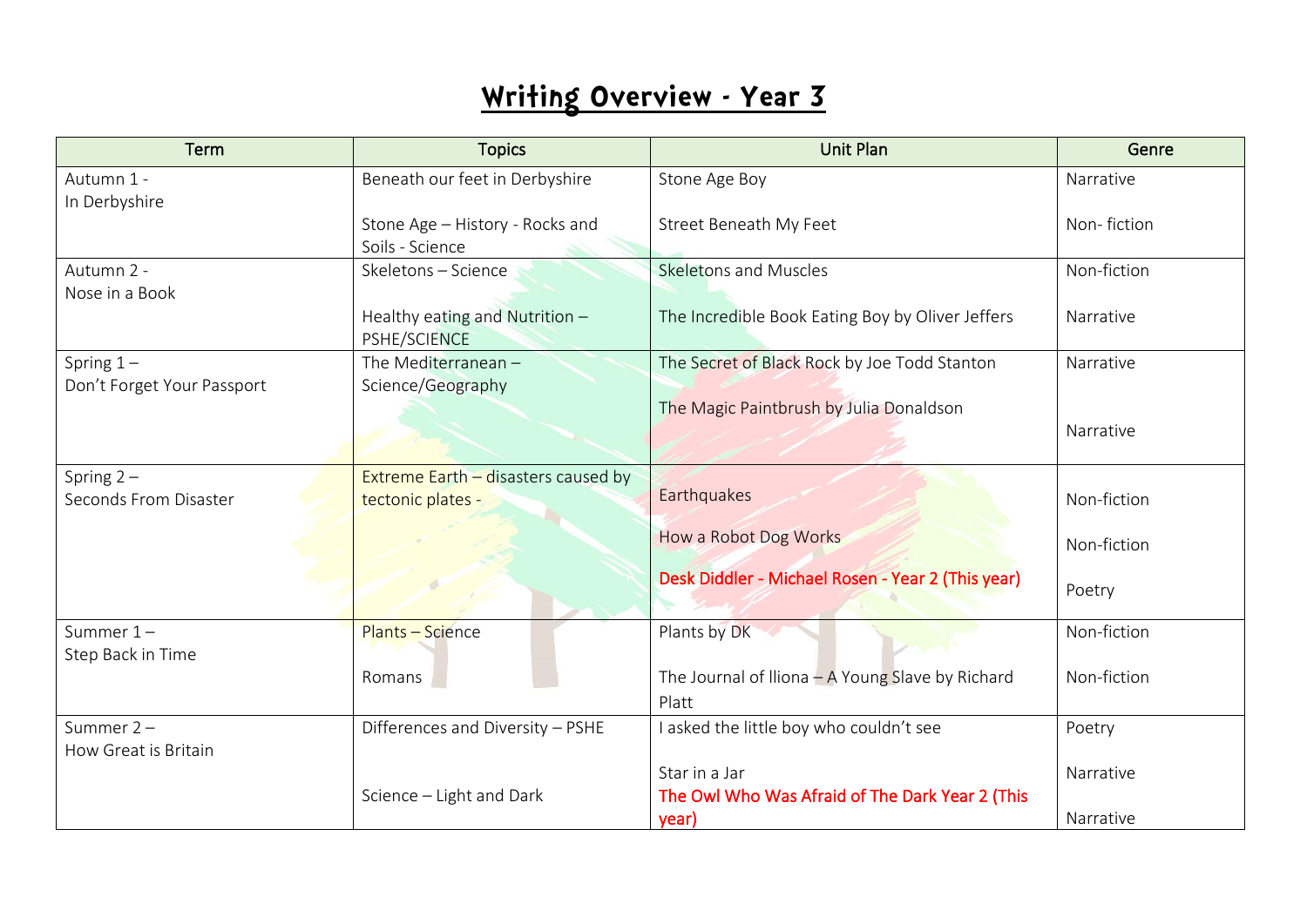| Term                              | <b>Topics</b>                    | <b>Unit Plan</b>                                   | Genre                                              |
|-----------------------------------|----------------------------------|----------------------------------------------------|----------------------------------------------------|
| Autumn 1 -                        | Transport in Derbyshire          | Bike boy by Jane Considine                         | Fiction                                            |
| In Derbyshire                     | (Tourism-22-23)                  | Should we feed animals at National Parks?          | Non-fiction                                        |
| Autumn 2 -                        | Christmas around the world       | Inviting an Author into school letter              | Non-fiction-persuasive writing                     |
| Nose in a Book                    |                                  | Aladdin and the Enchanted Lamp                     | Fiction-traditional tale                           |
| Spring $1-$                       | Ancient Greece/ Digestive system | Digestion Explanation based on Gut Garden          | Non-fiction explanation                            |
| Don't Forget Your Passport        |                                  | Journey by Aaron Becker                            | Fiction-adventure                                  |
| Spring $2 -$                      | Ecowarrior                       | An alternative to plastic straws-Stroodles         | Non-fiction/persuasive advert                      |
| Seconds From Disaster             |                                  | The Creature                                       | Non-fiction-newspaper report                       |
| Summer $1 -$<br>Step Back in Time | Romans                           | Once upon a raindrop<br>The River by Valerie Bloom | Non-fiction- script for factual<br>tour.<br>Poetry |
| Summer $2 -$                      | Inventors                        | The Princess and the Pea                           | <b>Fiction Traditional tale</b>                    |
| How Great is Britain              |                                  | Float-by Daniel Miyares                            | Fiction-story                                      |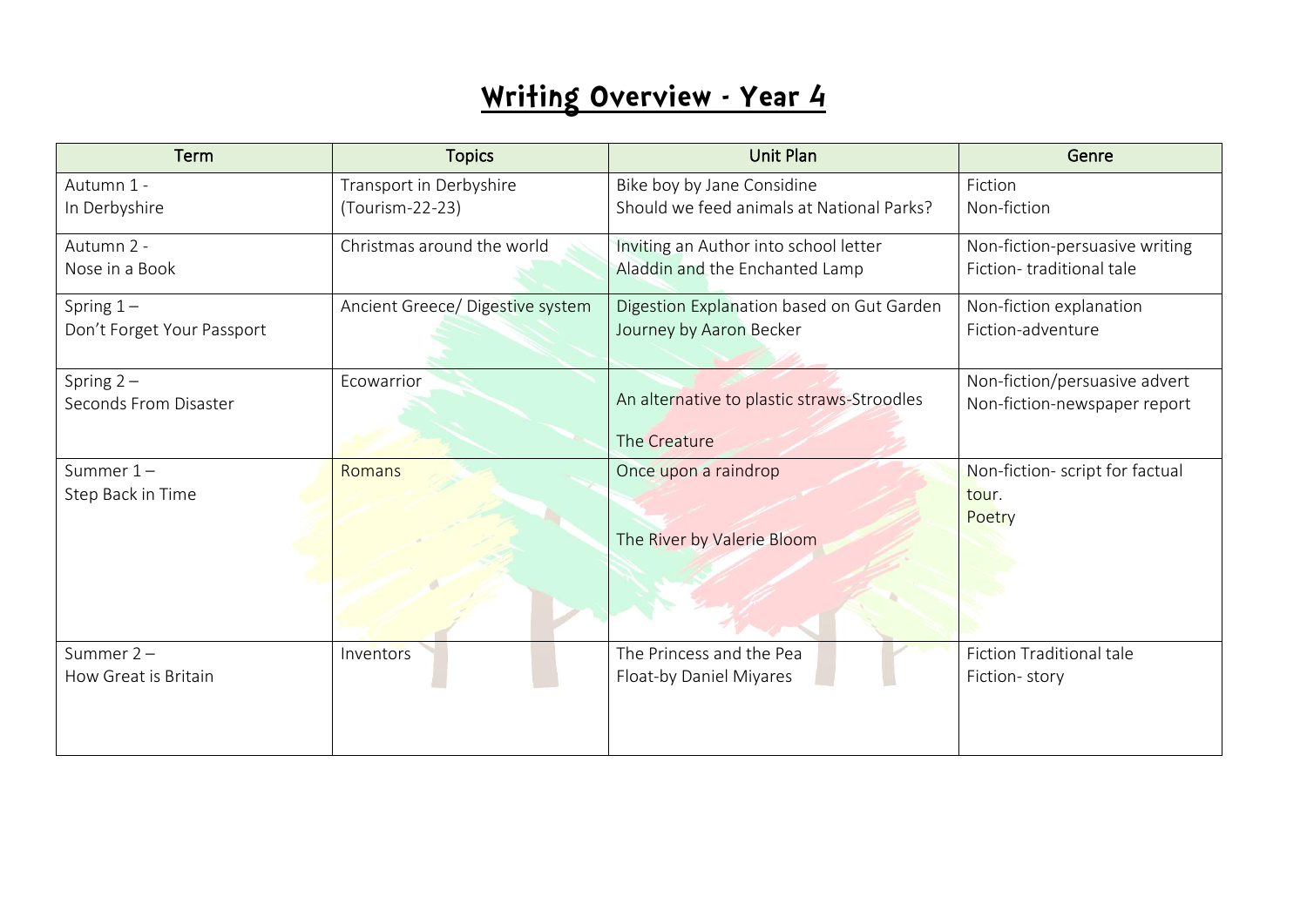| <b>Term</b>                | <b>Topics</b>                             | <b>Unit Plan</b>                          | Genre                         |
|----------------------------|-------------------------------------------|-------------------------------------------|-------------------------------|
| Autumn 1 -                 | Rivers and mountains                      | Plastic Pollution (short speech)          | Non-fiction speech            |
| In Derbyshire              | Forces                                    |                                           |                               |
|                            | <b>Exploring emotions</b>                 | The Explorer (novel by Katherine Rundell) | Narrative adventure           |
| Autumn 2 -                 | Anglo Saxons                              | The Malfeasance (poem by Alan Bold)       | Poetry                        |
| Nose in a Book             | <b>Bullying</b>                           |                                           |                               |
|                            |                                           | Screen Use                                |                               |
|                            |                                           |                                           | Non-fiction balanced argument |
| Spring $1 -$               | Space                                     | One Small Step (short film)               | Narrative adventure           |
| Don't Forget Your Passport | Some Geography objectives                 |                                           |                               |
|                            | Being healthy                             | Mars Transmission (short script)          | Non-fiction journal           |
| Spring $2 -$               | Living things and habitats                | Gorilla (picture book by Anthony Browne)  | Narrative adventure           |
| Seconds From Disaster      | Rainforests                               |                                           |                               |
|                            | <b>Celebrating individual differences</b> | David Attenborough (Based on the book:    |                               |
|                            |                                           | David Attenborough (Little People, BIG    |                               |
|                            |                                           | DREAMS) by Maria Isabel Sanchez Vegara)   | Non-fiction biography         |
| Summer $1-$                | <b>Viking and Anglo Saxons</b>            | Kick (novel by Mitch Johnson)             | Non-fiction persuasive letter |
| Step Back in Time          | <b>Properties of materials</b>            |                                           |                               |
|                            | Being a responsible citizen               | The Fantastic Flying books of Mr Morris   | Narrative fantasy             |
|                            |                                           | Lessmore (short film)                     |                               |
| Summer $2 -$               | <b>History of Ilkeston</b>                | The Nowhere Emporium (novel by Ross       | Narrative mystery             |
| How Great is Britain       | Animals including humans                  | McKenzie)                                 |                               |
|                            | Relationships                             |                                           |                               |
|                            |                                           | <b>Emperor Penguins</b>                   | Non-chronological report      |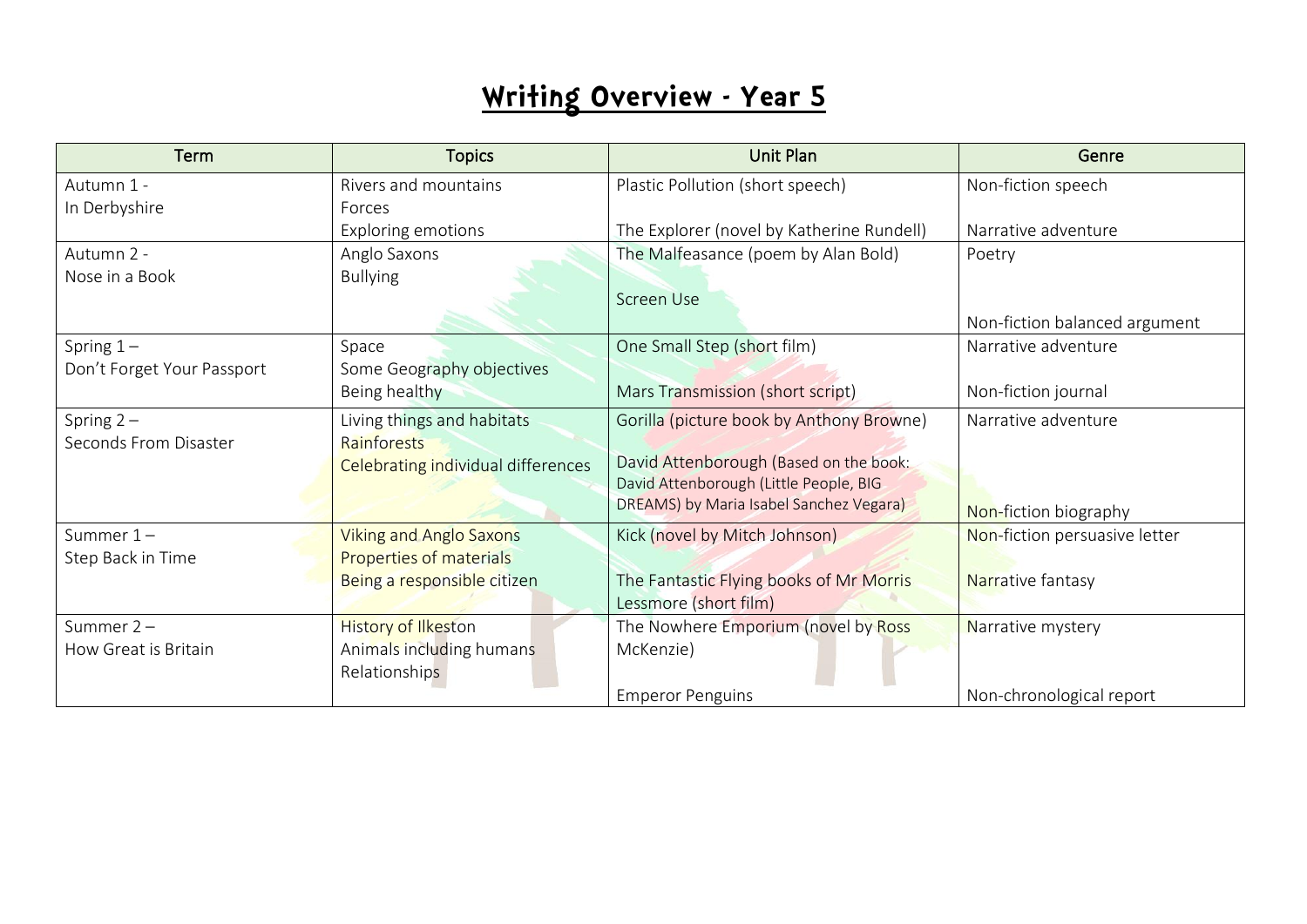| Term                       | <b>Topics</b>                         | <b>Unit Plan</b>                                | Genre       |
|----------------------------|---------------------------------------|-------------------------------------------------|-------------|
| Autumn 1 -                 | Being me (in Derbyshire -             | - The Journey by Francesca Sanna (Story)        | Narrative   |
| In Derbyshire              | community involvement &               | - Greta (Speech)                                |             |
|                            | improving our local area)             |                                                 | Non-fiction |
|                            | Electricity                           |                                                 |             |
|                            | Being me                              |                                                 |             |
| Autumn 2 -                 | Darwin's Dragons                      | - Kensuke's kingdom (Adventure story)           | Narrative   |
| Nose in a Book             | Classification                        | - Origin of the Species (Non-chronological)     |             |
|                            | Drug education                        | - Letter to Mr Scrooge (Persuasive text)        | Non-fiction |
|                            |                                       |                                                 |             |
|                            |                                       |                                                 | Non-fiction |
| Spring $1 -$               | <b>Ancient Maya Civilisation</b>      | - The Varmints (Story)                          | Narrative   |
| Don't Forget Your Passport | <b>Evolution &amp; Inheritance</b>    | - Moth by Isabel Thomas (Poetry)                | Poetry      |
|                            | <b>Being safe</b>                     | - The Assassin (Y6 GD model text)               | Narrative   |
| Spring $2 -$               | <b>Exploring Extreme Environments</b> | - The Firework-Maker's Daughter by Philip       | Narrative   |
| Seconds From Disaster      | Light                                 | Pullman (Adventure)                             |             |
|                            | <b>Money Matters</b>                  | - Everest by Sangma Francis and Lisk Feng (Non- | Non-fiction |
|                            |                                       | chronological)                                  |             |
| Summer $1 -$               | <b>Crime and Punishment</b>           | - Postcard from prison (postcard)               | Non-fiction |
| Step Back in Time          | Circulatory system                    | - Goldilocks (Newspaper report) - guilty or not | Non-fiction |
|                            | Changes                               | guilty?                                         |             |
| Summer $2 -$               | WW <sub>2</sub>                       | - Rose Blanche by Ian McEwan (Story)            | Narrative   |
| How Great is Britain       | (Experiment mop up)                   | - Letters from The Lighthouse by Emma Carroll   |             |
|                            | <b>Growing up</b>                     | (Recount)                                       | Non-fiction |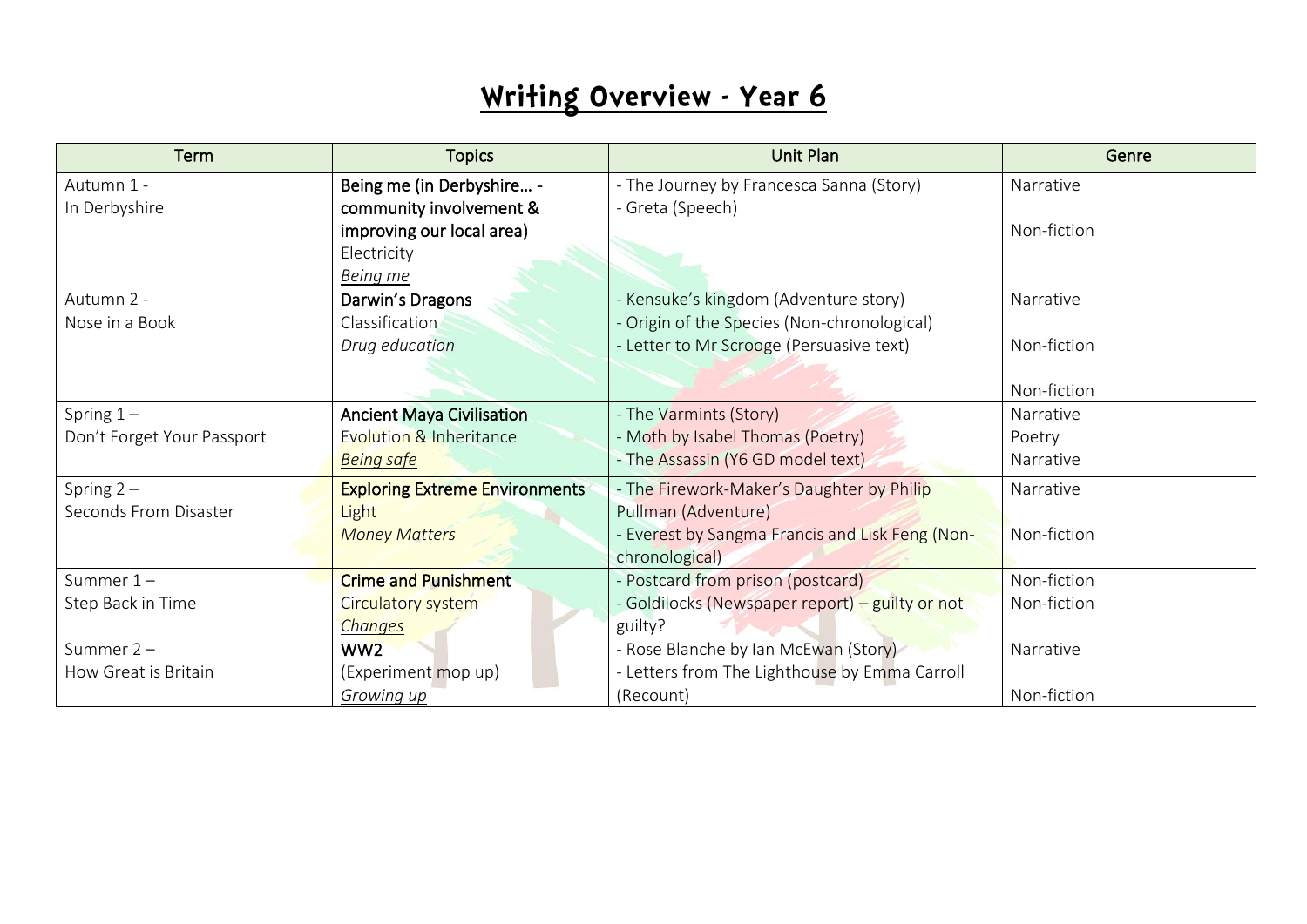**Where curriculum coverage is less, please focus on areas of weakness raised by assessment for learning. This could be from assessment papers or from concepts raised in writing topics.** 

|                        | Autumn 1<br>in Derbyshire                                                                                                                                                                                                                                                                                                                                                                                                                                                           | Autumn 2<br>Nose in a book                                                                                                                                                                                                                                                                                                                                             | Spring 1<br>Don't forget your<br>passport                                                                                                                                                                                                                                | Spring 2<br>Seconds from<br>disaster                                                                                                                                                                                                                                               | Summer 1<br>Step back in time                                                                                                                                                                                                                                                                                                                                    | Summer 2<br><b>How Great is</b><br><b>Britain?</b>                                                                                     |
|------------------------|-------------------------------------------------------------------------------------------------------------------------------------------------------------------------------------------------------------------------------------------------------------------------------------------------------------------------------------------------------------------------------------------------------------------------------------------------------------------------------------|------------------------------------------------------------------------------------------------------------------------------------------------------------------------------------------------------------------------------------------------------------------------------------------------------------------------------------------------------------------------|--------------------------------------------------------------------------------------------------------------------------------------------------------------------------------------------------------------------------------------------------------------------------|------------------------------------------------------------------------------------------------------------------------------------------------------------------------------------------------------------------------------------------------------------------------------------|------------------------------------------------------------------------------------------------------------------------------------------------------------------------------------------------------------------------------------------------------------------------------------------------------------------------------------------------------------------|----------------------------------------------------------------------------------------------------------------------------------------|
| Year<br>$\overline{3}$ | Recap of all of their known cards:<br>Subject<br>Predicate<br><b>Stop</b><br>Co-ordinating conjunctions<br>Fronted adverbials (when, where<br>and how)<br>Using precise nouns<br>Recapping verbs, adjectives, nouns<br>(including common and proper)<br>Correct use of a and an                                                                                                                                                                                                     | Continue to build on known<br>cards and introduce:<br>Speech (using inverted<br>commas)<br>Adverbial clause (when, if,<br>$\sim$<br>because, after, although,<br>as, before, while)<br>Understand that a pronoun<br>replaces a noun or a noun<br>phrase (subjective and<br>objective)<br>Focus on adjectives for sound<br>and touch                                    | Continue to build on known<br>cards and introduce:<br>Linking adverbs (next,<br>now, soon, then, however,<br>meanwhile)<br>Adverbials of direction and<br>place<br>Introduce different ways that<br>the past tense can be created (-<br>ed endings and irregular verbs)  | Continue to reinforce Rainbow<br>Grammar cards that have been<br>previously taught.<br>Look at possessive apostrophes<br>Plural possession<br>Introduce different ways that<br>the present tense can be<br>created (including using 'to<br>have' to create the present<br>perfect) | Continue to reinforce Rainbow<br>Grammar cards that have been<br>previously taught.<br>Introduce different ways that<br>the future tense can be created<br>(using the auxiliary verb 'will')<br>Prepositions (including: among,<br>beneath, beside, beyond, by,<br>during, for, like, throughout,<br>until)<br>Bullet points for a list<br>Colon to begin a list | Continue to reinforce Rainbow<br>Grammar cards that have been<br>previously taught<br>Ordinal determiners                              |
| Year<br>4              | Recap of all of their known cards:<br>Subject<br>Predicate<br>Stop<br>$\sim$<br>Co-ordinating conjunctions<br>Fronted adverbials (when, where<br>and how)<br>Speech (introduce that speech<br>should begin with a capital)<br><b>Adverbial clauses</b><br>Linking adverbs<br>Recap all word classes<br>Introduce that brands and titles are<br>proper nouns<br>Introduce possessive pronouns<br>Teach use of appropriate nouns and<br>pronouns to avoid ambiguity and<br>repetition | Continue to cover all learnt<br>cards and expand understanding<br>of these cards:<br>Adverbial clause (as soon<br>$\omega$<br>as, by the time, even<br>though, just as, so that,<br>now that, unless)<br>Linking adverbs (also,<br>$\sim$<br>finally, besides, for<br>example, in fact, similarly)<br>Focus on adjectives of taste and<br>smell<br>Stacking adverbials | Continue to cover all learnt<br>cards and introduce:<br><b>Fronted adverbials</b><br>(duration)<br>Understand that a determiner is<br>a word that introduces a noun<br>Introduce possessive<br>determiners<br>Using prepositional phrases<br>after expanded noun phrases | Continue to cover all learnt<br>cards and introduce:<br>Non-finite clause (-ing)<br>Placing auxiliary verbs before<br>the subject to form questions                                                                                                                                | Continue to cover all learnt<br>cards and introduce:<br><b>Relative clauses</b><br>Focus on less confident word<br>classes (consolidation)<br>Using ellipsis effectively to show<br>incompletion.                                                                                                                                                                | Continue to cover all learnt<br>cards<br>Verb synonyms for precision<br>and to create shades of meaning<br>Common irregular verb forms |